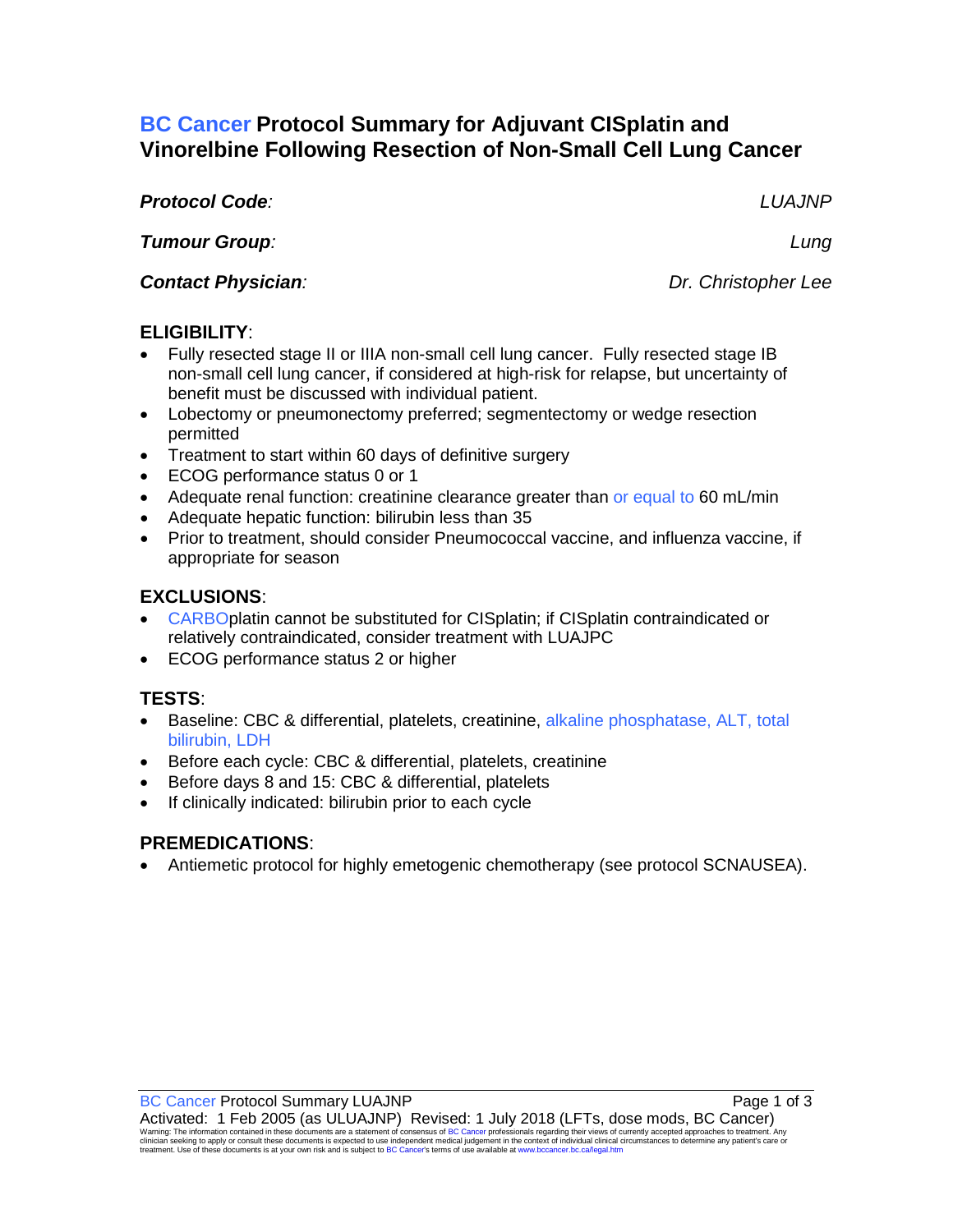#### **TREATMENT**:

| Drug                                    | <b>Dose</b>                  | <b>BC Cancer Administration Guideline</b>                                                                |  |  |  |
|-----------------------------------------|------------------------------|----------------------------------------------------------------------------------------------------------|--|--|--|
| (Drugs can be given in any sequence)    |                              |                                                                                                          |  |  |  |
| <b>CISplatin</b>                        | 80 mg/m $^2$ day 1           | IV in NS 500 mL with potassium chloride 20<br>mEq, magnesium sulphate 1 g, Mannitol 30 g<br>over 1 hour* |  |  |  |
| Vinorelbine                             | 30 mg/m $^{2}$ days 1, 8, 15 | IV in NS 50 mL over 6 min                                                                                |  |  |  |
| *Prehydrate with NS 1000 mL over 1 hour |                              |                                                                                                          |  |  |  |

#### • **Repeat every 21 days x 4 cycles**

#### **DOSE MODIFICATIONS**:

#### **1(a). Hematology: for vinorelbine on day 1**

| ANC $(x 10^9/L)$             |     | Platelets (x $10^9$ /L)      | <b>Dose</b>                       |  |
|------------------------------|-----|------------------------------|-----------------------------------|--|
| greater than or equal to 1.5 | and | greater than or equal to 100 | 100%                              |  |
| 1.0 to less than 1.5         | or  | 75 to less than 100          | 75%                               |  |
| less than 1.0                | or  | less than 75                 | Delay <sup>* <math>†</math></sup> |  |
| *Delay entire cycle          |     |                              |                                   |  |

\*Delay entire cycle<br><sup>†</sup>If day 1 delayed with day 15 of preceding cycle having been delivered, omit vinorelbine on day 15 of upcoming and all subsequent cycles

#### **1(b). Hematology: for vinorelbine on days 8 and 15**

| ANC $(x 10^9/L)$                                                                                                     |     | Platelets (x $10^9$ /L)      | <b>Dose</b> |  |
|----------------------------------------------------------------------------------------------------------------------|-----|------------------------------|-------------|--|
| greater than or equal to 1.5                                                                                         | and | greater than or equal to 100 | 100%        |  |
| 1.0 to less than 1.5                                                                                                 | or  | 75 to less than 100          | 75%         |  |
| less than 1.0                                                                                                        | or  | less than 75                 | Omit*       |  |
| *If ANC less than 1 and/or platelets less than 100 on day 15, omit vinorelbine on day 15 of all<br>subsequent cycles |     |                              |             |  |